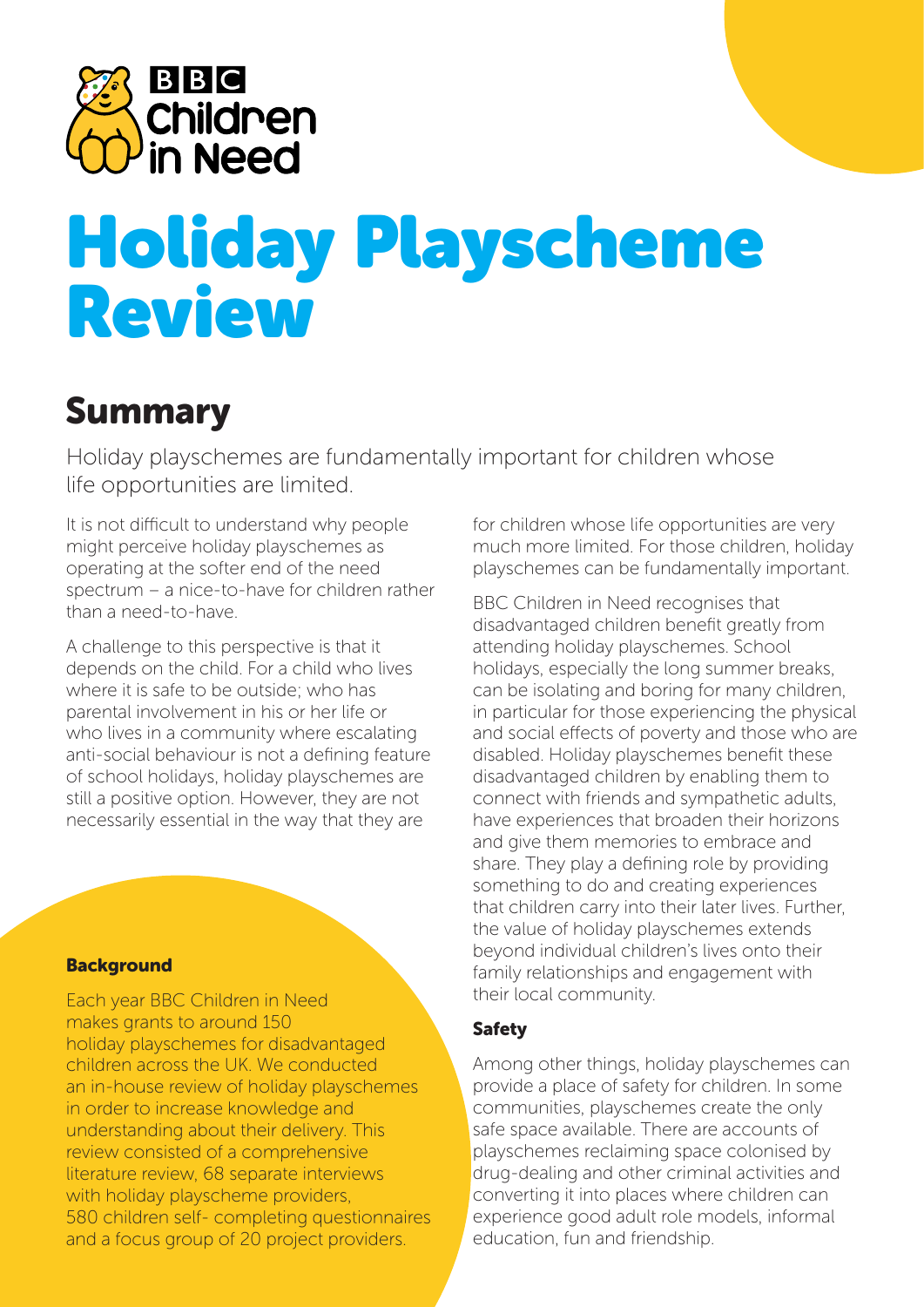# Key messages

# Continuity & Structure

Playschemes during the summer, in particular, allow some continuity of the structure provided by school in children's lives. This is crucial to those whose days are formless and whose family life is chaotic. These children are much more at risk than others in the summer and a good playscheme can encourage gains made at school and provide a powerful buffer between the child and alternative unhealthy activities and choices.

## Having a Social Life

Disabled children also critically benefit from the experiences a playscheme can bring to their lives. Social contact outside school, the chance for new experiences, being part of a group and developing confidence and life skills are all vitally important to children whose opportunities for these are often restricted.

## Extending Horizons

For children and young people whose experience of the world is defined and confined by poverty, limited transport and/or territorial or gang boundaries, extending their physical horizon is incredibly important. Trips to locally accessible facilities such as parks, museums and other recreational amenities are the playscheme activities most valued by children. As well as offering the benefits of informal learning, these activities can expand the 'comfort zone' of children and their aspirations for their leisure time.

#### **Holiday playschemes working with disadvantaged children will likely be more effective if they include many of the following factors:**

- Being developed and led by community based individuals and/or groups
- Providing trips and outings to unique and local locations
- Allowing space and time for free play
- Engaging children within each community that are harder-to-reach
- Having funding for activities and related core costs like planning and transport
- Establishing links with local organisations to support and supplement delivery
- Drawing on the local community to volunteer and work in the project.

#### **Outcomes**

Our review identified a wide range of short and longer term benefits for disadvantaged children and young people attending holiday playschemes.

#### **These included:**

- Improvements in social and communication skills
- Providing new experiences, raising aspirations and broadening horizons
- Building confidence and self esteem
- Strengthening friendships and reducing negative peer group influences
- Providing something to look forward to, reducing boredom and isolation
- Offering the only chance to have a sense of holiday, especially in the summer break
- Engaging and diverting young people who offend or are at risk of offending
- Improving engagement with school
- Increased happiness and being more positive
- Improvements in behaviour

#### **Holiday playschemes are also seen to have wider impacts at:**

#### **A family level, for example:**

- Increased potential for parents to participate in employment and training
- Providing important opportunities for respite care
- Improved relationships between children and parent/s
- Reduced parental isolation through connecting with other local people
- Increased awareness and links to other services
- A community level, for example:
- Improved community cohesion and identity, especially in urban areas
- Lower levels of crime and anti-social behaviour
- Enabling integration of marginalised groups within their communities
- Developing intergenerational relationships that challenge preconceptions
- Employing local people as staff and volunteers

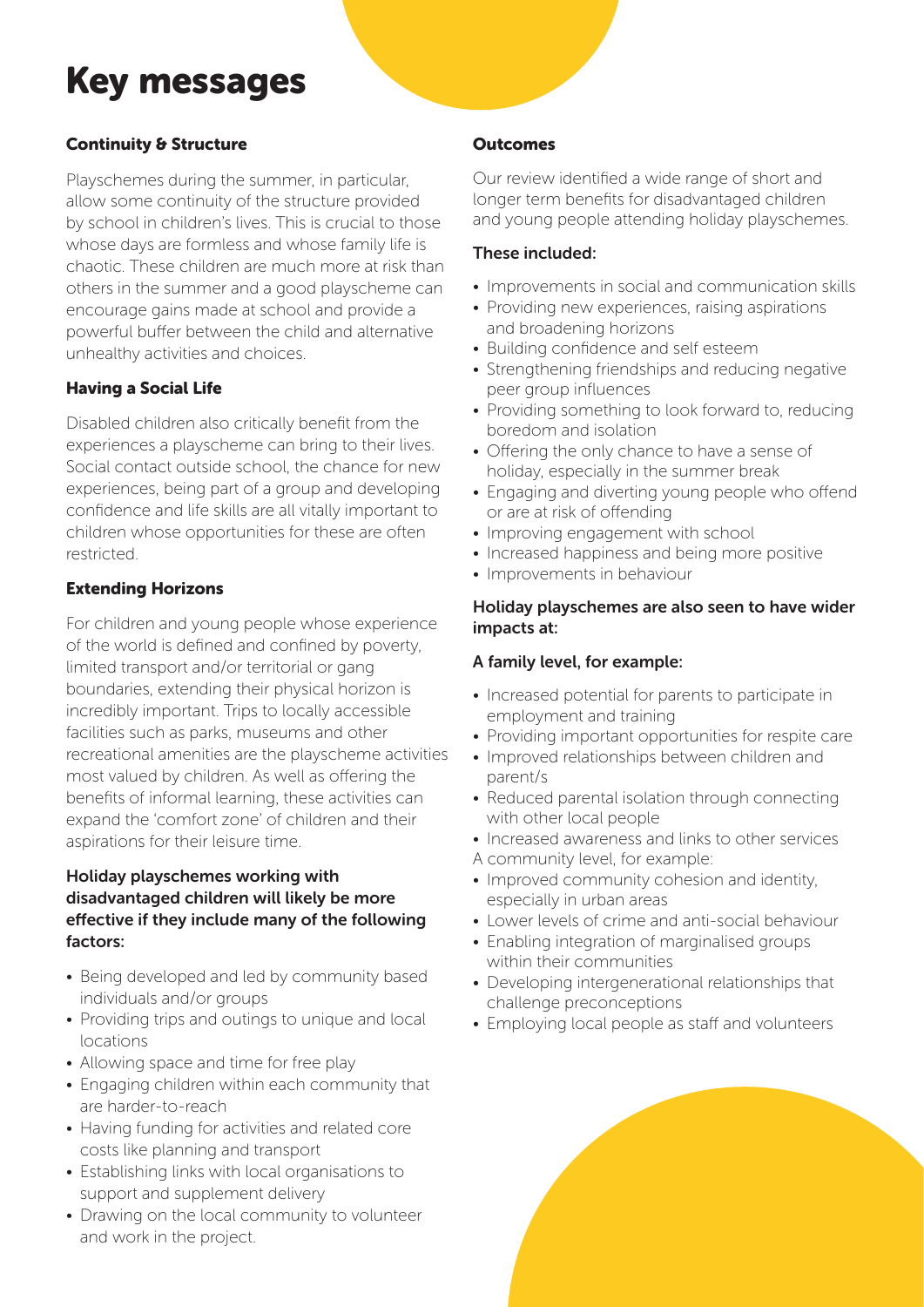# Key messages

## **An organisational level, for example:**

- Improved partnership working and multi-agency working
- Providing opportunities to work with children not normally reached
- Raising an organisation's profile within the community
- Developing links with other key local organisations
- Building organisational experience and a more skilled and flexible workforce

# Being community-led

Being embedded in the community or community-led adds real value to holiday playschemes working with disadvantaged children. Strong community links enable providers to understand neighbourhood challenges and family situations. Existing relationships with children and families can mean that building trust is often less difficult and it gives providers some prior knowledge of the particular needs of some of the children they support.

A holiday playscheme can be a cohesive and stabilising influence, especially in communities where even young children are more vulnerable to becoming victims of or involved in crime or anti-social activities over the holidays. It also may act as a hub and an entry point through which other services can access more marginalised children and parents in a non-stigmatising and neutral space.

#### Targeting disadvantage

Holiday playschemes working in disadvantaged areas need to ensure that their local reach includes those children who are particularly disadvantaged and not simply operate on a 'first come, first served' basis. Proactive strategies are needed to ensure that hard-to-reach children are targeted and barriers to access are overcome. For example, reserving a number of places for children with multiple disadvantages can help better engage those who may stand a smaller chance of accessing the playscheme due to a lack of parental involvement. These strategies should encompass children from relevant local minority and marginalised groups.

Local disabled children are not always being proactively engaged in holiday playschemes. This needs to improve alongside an acceptance that in some cases disabled children's engagement has additional costs attached.

#### Children's consultation and participation

There are real benefits for all children who participate in decision-making within holiday playschemes. This means more than providing feedback on the choice of activities and setting rules. While the short-term nature of holiday playschemes presents challenges for meaningful participation, more emphasis can occur at planning stages on how to actively involve children in the running of the playscheme.

## Types of activities

Activities that broaden physical and mental horizons and challenge perceptions around issues such as territory, neighbourhoods, gangs and unfamiliar cultures are recommended for holiday playschemes.

Enabling children to explore local amenities that are free to access, such as parks, libraries, and beaches opens up the chance for them to continue to access these facilities once the playscheme has finished. They also go some way towards breaking down barriers between the community and the children.

Allowing time and space for free play is recognised as beneficial for all children. Free play helps children learn how to work collaboratively, share, negotiate, resolve conflicts, explore choice and use their imaginations. Free play can sometimes be misunderstood as a lack of structure or organised activities.